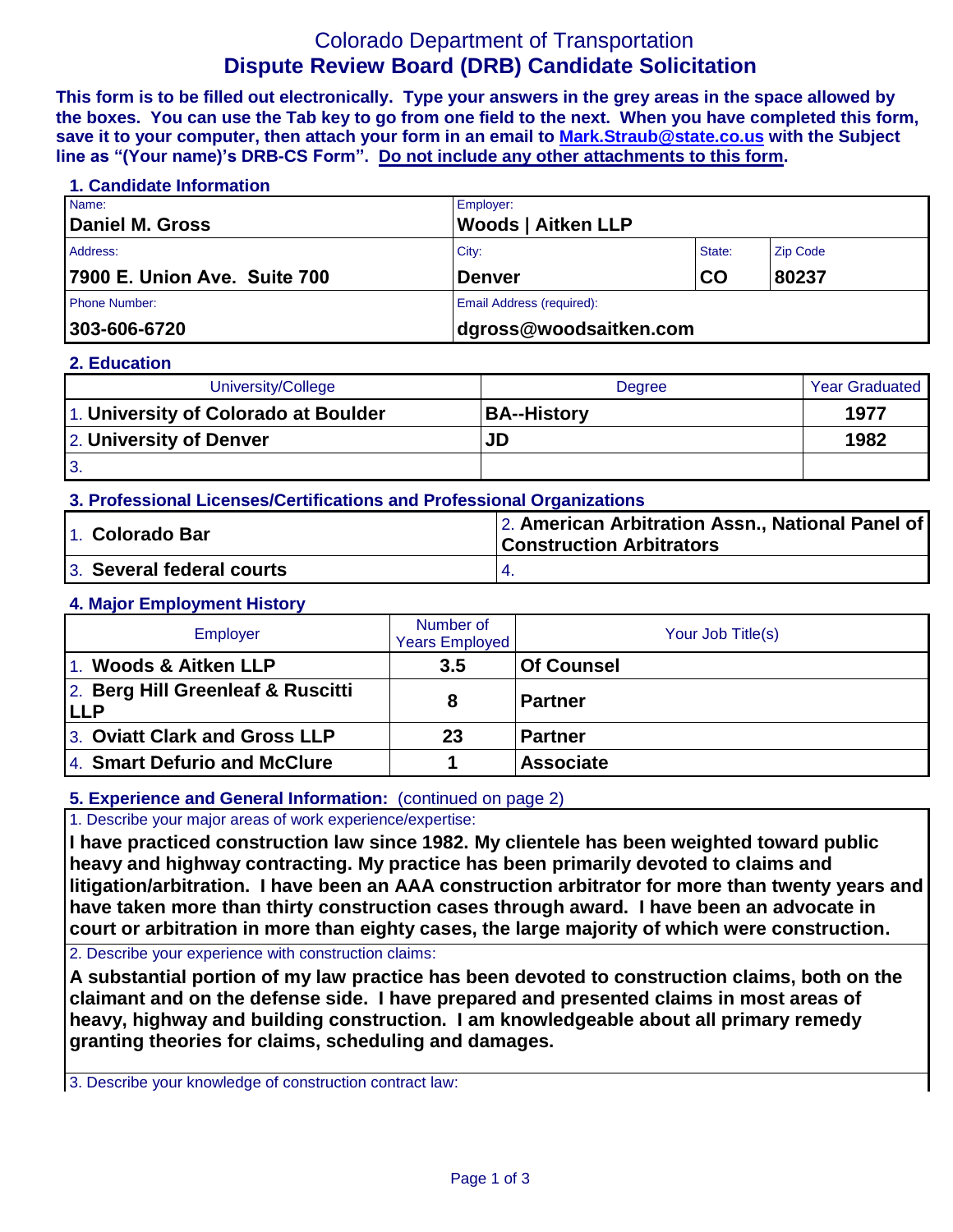**I have been a construction law practitioner for nearly 36 years and have a deep knowledge of construction and government contract law. I regularly review and draft construction contracts, including DOT contracts. In my service as an arbitrator, I interpret construction contracts and analyze and apply construction statutes and case law.**

### 4. Describe your experience with construction contract administration:

**Most of my experience with contract administration is in the context of claims. As part of claim preparation and defense of claims, I have often "deconstructed" how projects were administered. I consider myself knowledgeable about good contract administration practices although I have not ever administered a contract myself. I have done in-house and industry trainings for clients on contract administration, as well as claims avoidance and claims preparation and other topics of construction law.**

# 5. Describe your construction field experience:

**I have no field experience. However, as with contract administration, I have had extensive second-hand exposure to the construction process and have a working understanding of how construction projects are designed and performed.**

# 6. Describe your DRB (or arbitration) training, certification, and experience:

**This is my first application to participate in the DRB process. I have been in contact with the DRB Foundation about their 2018 trainings and plan to attend one that satisfies CDOT's DRB requirements. As touched on above, I have extensive experience as a construction arbitrator and have had yearly AAA continuing arbitrator education since approximately 1998. I am also trained as a mediator (AAA 40 hour course) and plan to make mediation more of a focus in my practice going forward. I have participated in more than 100 mediations as counsel for a party and three as mediator.**

7. Describe your employment/retirement status and availability to serve on a DRB and geographical area:

**I work full time for Woods & Aitken LLP, but I plan to make office work and ADR a larger part of my practice, so I have general availability to serve as a DRB member if I am accepted as a CDOT DRB panelist. I regularly serve as an arbitrator, but hearing settings are done far enough in advance that I am able to schedule around ongoing events such as quarterly DRB meetings.**

DRB members are compensated as per Section 105 of the CDOT Specifications.

# **6. List Two References For Your Experience With Construction Claims**

| Name      | Title                           | Organization                   | <b>Phone Number</b> | Email Address                       |
|-----------|---------------------------------|--------------------------------|---------------------|-------------------------------------|
| Leo Milan | Senior Ass't.<br>AG--Litigation | Colorado AG's<br><b>Office</b> |                     | $ 720-508-6611 $ leo.milan@coag.gov |